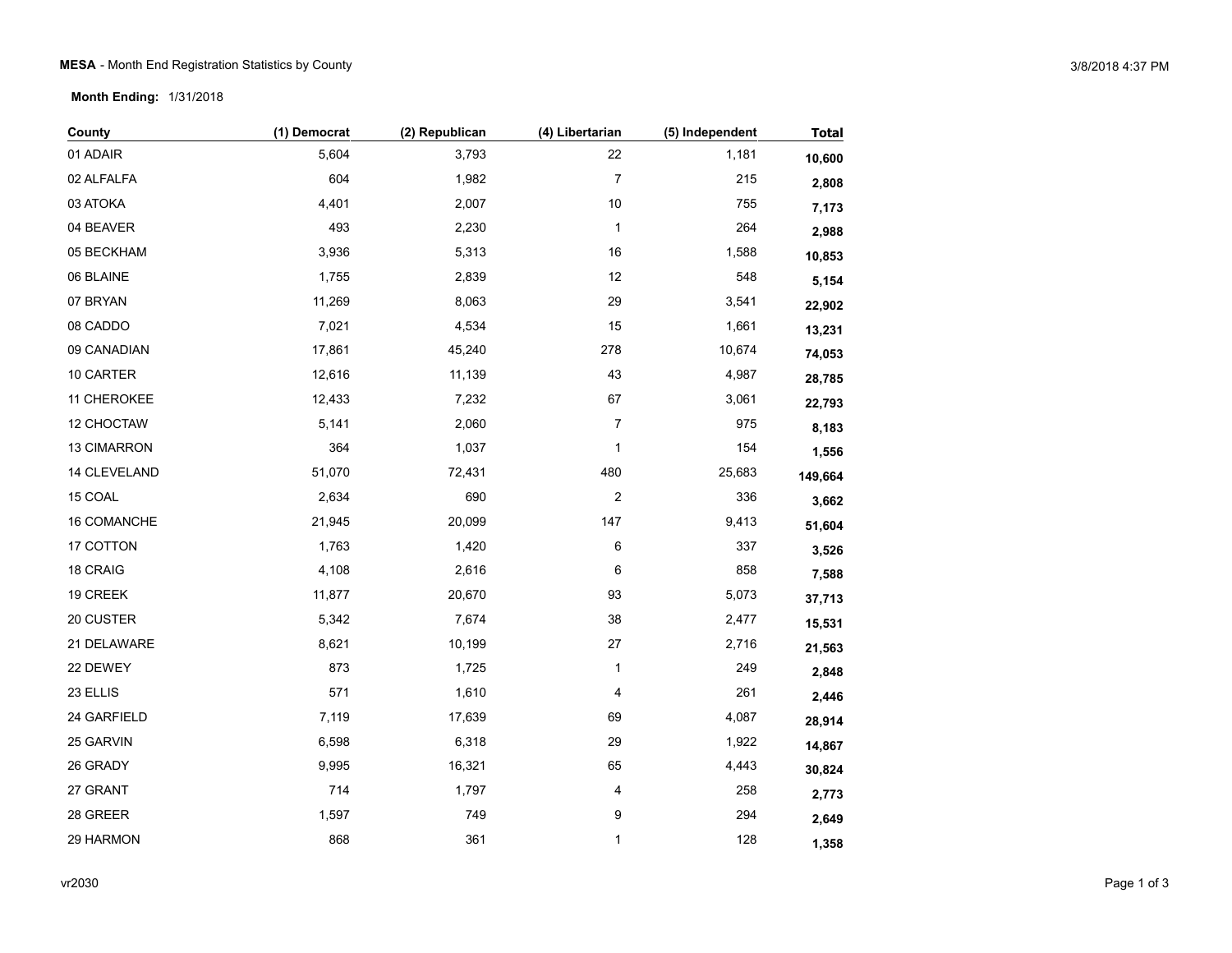**Month Ending:** 1/31/2018

| County              | (1) Democrat | (2) Republican | (4) Libertarian         | (5) Independent | <b>Total</b> |
|---------------------|--------------|----------------|-------------------------|-----------------|--------------|
| 30 HARPER           | 499          | 1,259          | 1                       | 175             | 1,934        |
| 31 HASKELL          | 4,531        | 1,609          | 3                       | 465             | 6,608        |
| 32 HUGHES           | 3,876        | 1,774          | $\boldsymbol{7}$        | 745             | 6,402        |
| 33 JACKSON          | 4,071        | 5,476          | 33                      | 1,500           | 11,080       |
| 34 JEFFERSON        | 1,787        | 1,118          | 3                       | 445             | 3,353        |
| 35 JOHNSTON         | 3,392        | 1,747          | 13                      | 656             | 5,808        |
| <b>36 KAY</b>       | 6,989        | 12,733         | 55                      | 3,404           | 23,181       |
| 37 KINGFISHER       | 1,736        | 5,484          | $16\,$                  | 642             | 7,878        |
| 38 KIOWA            | 2,398        | 1,807          | 4                       | 486             | 4,695        |
| 39 LATIMER          | 4,173        | 1,245          | $\overline{\mathbf{c}}$ | 535             | 5,955        |
| 40 LEFLORE          | 14,222       | 7,955          | 37                      | 4,063           | 26,277       |
| 41 LINCOLN          | 6,204        | 9,952          | 42                      | 2,423           | 18,621       |
| 42 LOGAN            | 6,761        | 15,195         | 69                      | 3,614           | 25,639       |
| 43 LOVE             | 3,190        | 1,721          | 8                       | 945             | 5,864        |
| 44 MCCLAIN          | 6,942        | 12,594         | 45                      | 3,042           | 22,623       |
| <b>45 MCCURTAIN</b> | 9,999        | 3,711          | $17$                    | 1,404           | 15,131       |
| <b>46 MCINTOSH</b>  | 6,952        | 3,253          | 11                      | 1,145           | 11,361       |
| 47 MAJOR            | 686          | 3,192          | 8                       | 290             | 4,176        |
| 48 MARSHALL         | 3,739        | 2,923          | 8                       | 1,125           | 7,795        |
| 49 MAYES            | 9,215        | 9,244          | $30\,$                  | 2,532           | 21,021       |
| 50 MURRAY           | 4,392        | 2,249          | 15                      | 786             | 7,442        |
| 51 MUSKOGEE         | 19,404       | 11,287         | 51                      | 4,932           | 35,674       |
| 52 NOBLE            | 1,908        | 3,618          | $10$                    | 611             | 6,147        |
| 53 NOWATA           | 2,372        | 2,667          | 9                       | 733             | 5,781        |
| 54 OKFUSKEE         | 3,102        | 1,911          | 13                      | 623             | 5,649        |
| 55 OKLAHOMA         | 145,827      | 173,342        | 1,240                   | 66,439          | 386,848      |
| 56 OKMULGEE         | 10,134       | 6,848          | 40                      | 2,491           | 19,513       |
| 57 OSAGE            | 10,980       | 11,265         | 54                      | 3,193           | 25,492       |
| 58 OTTAWA           | 7,609        | 5,714          | 17                      | 2,639           | 15,979       |